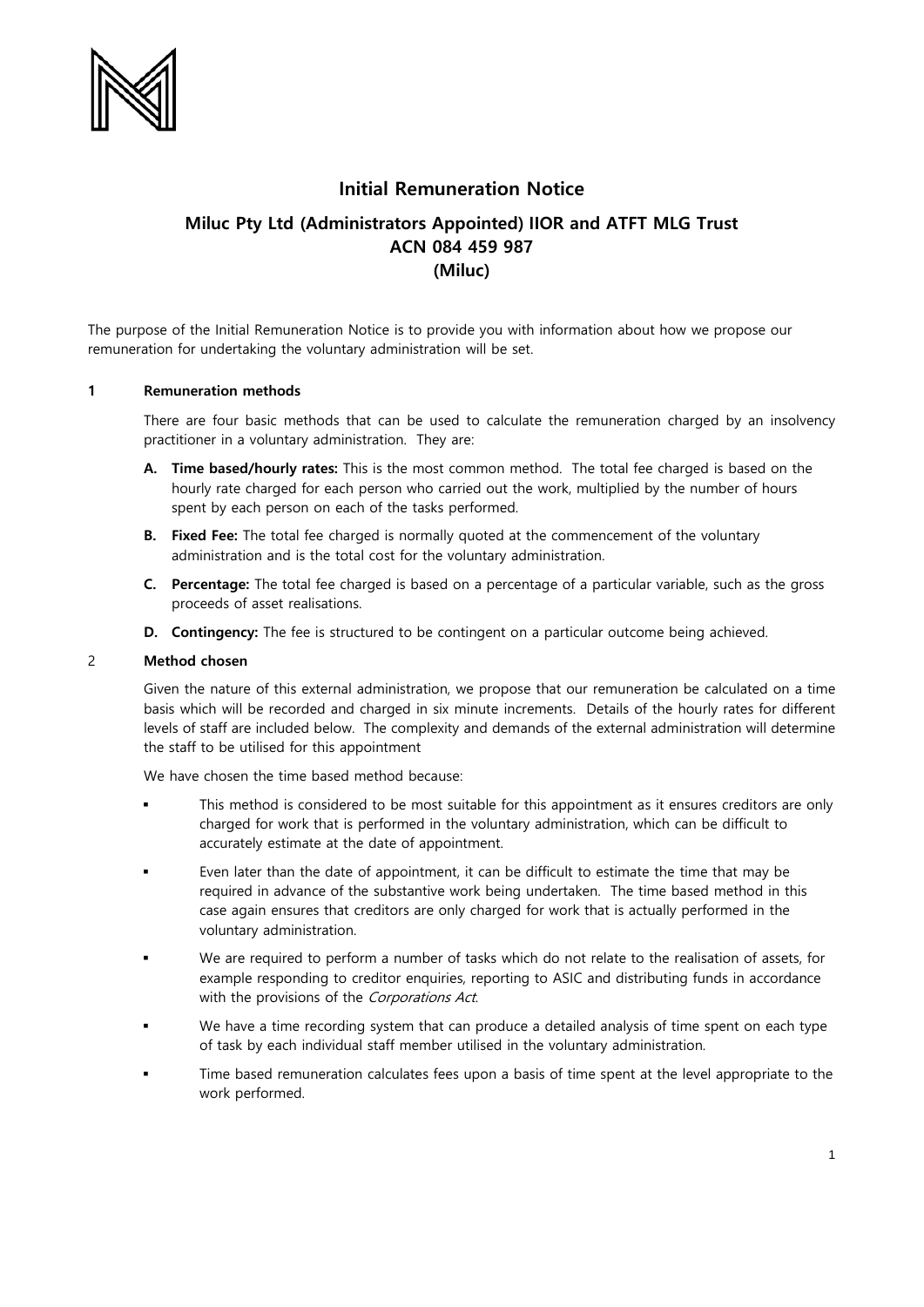

## **3 Explanation of Hourly Rates**

The rates for our remuneration calculation are set out in the following table, together with a general guide showing the qualifications and experience of staff engaged in the voluntary administration and the role they take in the voluntary administration. The hourly rates charged encompass the total cost of providing professional services and should not be compared to an hourly wage.

| <b>Title</b>      | <b>Description</b>                                                                                                                                                                                                                                                                | Hourly rate<br>(excl GST) |
|-------------------|-----------------------------------------------------------------------------------------------------------------------------------------------------------------------------------------------------------------------------------------------------------------------------------|---------------------------|
| Appointee/Partner | Registered liquidator, Chartered Accountant or equivalent and<br>generally degree qualified with more than twelve years of<br>experience. Leads assignments with full accountability for<br>strategy and execution.                                                               | \$650                     |
| Director 1        | Generally Chartered Accountant or comparable qualification<br>and degree qualified with more than ten years of experience,<br>including four years of Director or equivalent experience.<br>Autonomously leads complex insolvency appointments<br>reporting to Appointee/Partner. | \$615                     |
| Director          | Generally Chartered Accountant or comparable relevant<br>qualification and degree qualified with more than nine years<br>of experience. Autonomously leads insolvency appointments<br>reporting to Appointee/Partner.                                                             | \$600                     |
| Senior Manager    | Generally Chartered Accountant or comparable relevant<br>qualification and degree qualified with more than seven years<br>of experience. Self-sufficiently conducts small to medium<br>insolvency appointments and leads major workstreams in<br>larger matters.                  | \$550                     |
| Manager           | Generally Chartered Accountant or comparable relevant<br>qualification and degree qualified with more than five years of<br>experience. Self-sufficiently conducts small insolvency<br>appointments and takes a supervisory role on workstreams in<br>larger matters.             | \$495                     |
| Assistant Manager | Generally Chartered Accountant or comparable relevant<br>qualification and degree qualified with more than three years<br>of experience. Autonomously manages workstream activity<br>within appointments.                                                                         | \$450                     |
| Senior Accountant | Generally degree qualified and undertaking Chartered<br>Accountant's qualification or comparable relevant qualification<br>with more than 16 months of experience. Completes tasks<br>within workstreams and appointments under supervision.                                      | \$395                     |
| Accountant        | Generally degree qualified and undertaking or about to<br>undertake Chartered Accountant's qualification or comparable<br>relevant qualification with less than one year of experience.<br>Assists with tasks within workstreams and appointments under<br>supervision.           | \$325                     |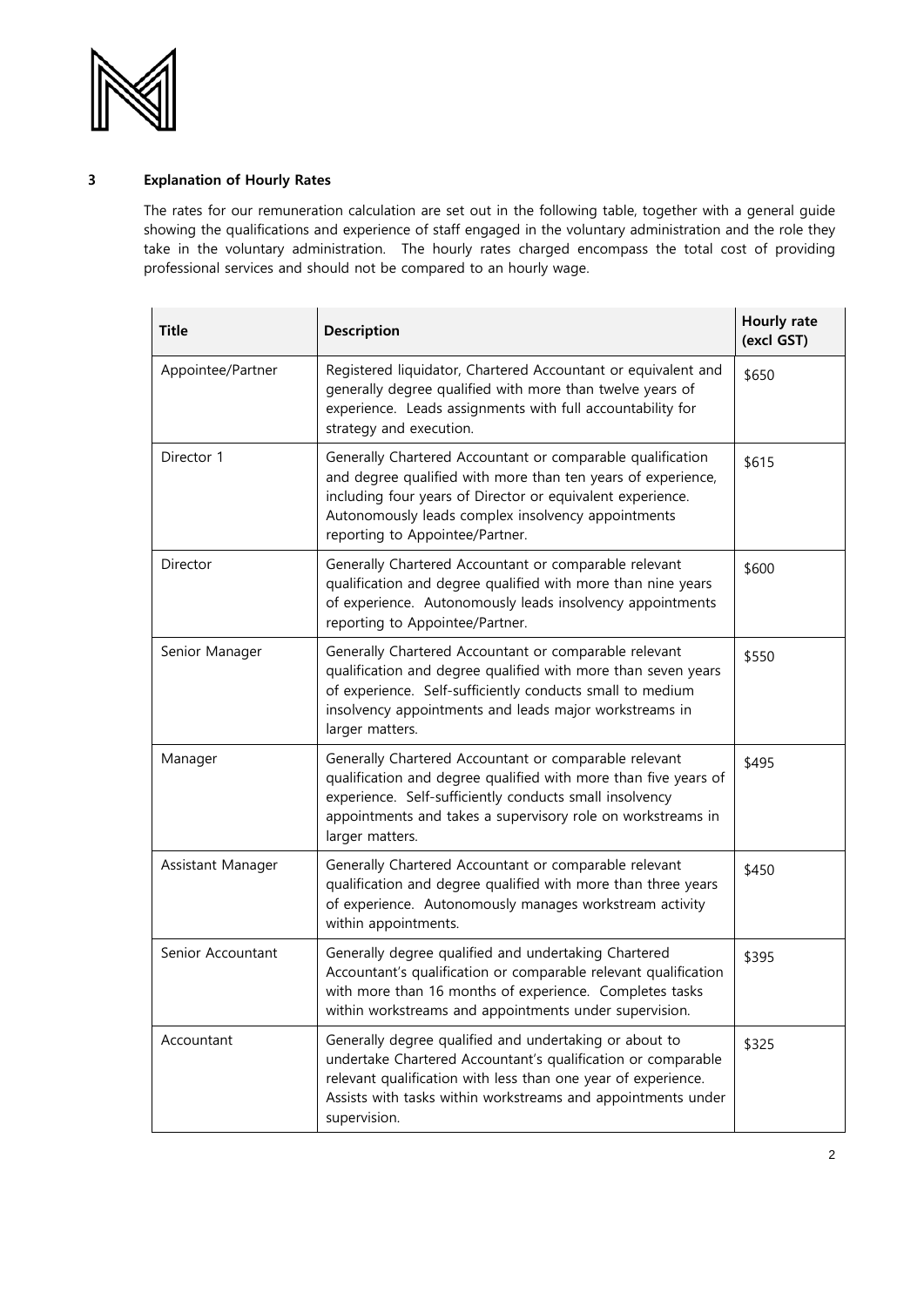

| <b>Title</b>                                    | <b>Description</b>                                                                                                                                                                                                                                                                                      | Hourly rate<br>(excl GST) |
|-------------------------------------------------|---------------------------------------------------------------------------------------------------------------------------------------------------------------------------------------------------------------------------------------------------------------------------------------------------------|---------------------------|
| Undergraduate/Cadet                             | Undertaking relevant degree. Assists with tasks within<br>workstreams and appointments under supervision.                                                                                                                                                                                               | \$190                     |
| <b>Practice Services</b><br>Director            | National Practice Service leaders, generally degree qualified<br>with more than ten years of experience and reporting directly<br>to partners. Technical experts in their specific areas and have<br>team management responsibilities.                                                                  | \$600                     |
| Senior Treasury staff                           | Appropriately experienced and undertakes senior Treasury<br>activities such as oversight of the processing of payment of<br>receipts and banking administration. May be responsible for<br>day to day management of projects or operations and may<br>have supervisory responsibility for junior staff. | \$445                     |
| Senior Client<br>Administration and<br>Treasury | Appropriately experienced and undertakes senior level<br>administrative support activities or Treasury activities. May be<br>responsible for day to day management of projects or<br>operations and may have supervisory responsibility for junior<br>staff.                                            | \$350                     |
| Administration                                  | Appropriately experienced and undertakes support activities<br>such as meeting coordination and preparation of materials<br>where it is efficient and appropriate to do so.                                                                                                                             | \$200                     |

McGrathNicol reviews its hourly rates on either 31 December or 30 June. Creditors will be advised of any change to the hourly rates for this external administration.

### **4 Estimated remuneration**

We estimate that this voluntary administration will cost approximately \$100,000 to \$125,000 to complete, subject to the following variables may have a significant effect on this estimate and that we are unable to determine at this early stage:

Examples include:

- uncertainty around the timing and manner of sale of Miluc's assets;
- the time that may be required to obtain books, records, funds and assets (if any) from the parties that hold them;
- the number and value of claims that may be received in the external administration and work that may be required to adjudicate on the priority of those claims;
- the time required to investigate the validity of certain securities in relation to Miluc's assets;
- investigations that may be required to ascertain the existence and location of any other assets, including potential legal actions that may be available to the external administrator;
- where viable legal claims are identified, the timeframe to resolution becomes very significantly impacted by the conduct of the defendant and their willingness to resolve the claim by a negotiated settlement, as well as Court timeframes, both of which are difficult to predict; and
- any identified matters that are required to be reported to statutory authorities such as ASIC.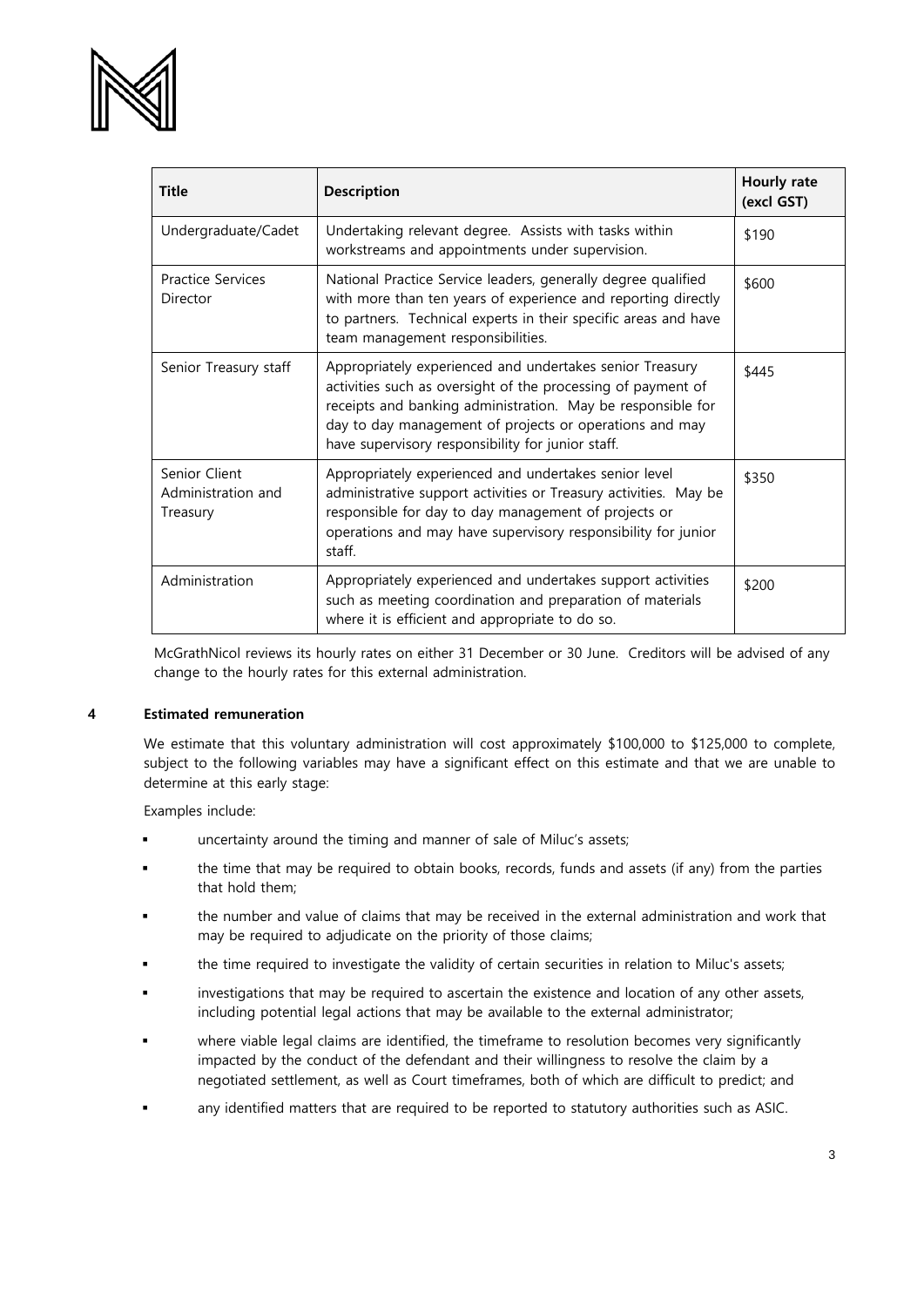

### **5 Disbursements**

Disbursements are divided into two types:

- **External disbursements** these are recovered at cost. Examples are travel, accommodation, postage, advertising, couriers and search fees.
- **Internal disbursements** these disbursements are charged at a rate which recoups both fixed and variable costs and may include an element of profit or advantage to the External Administrator or a related party of the External Administrator. Examples are printing and data storage. The recovery of these costs must be on a reasonable commercial basis. Details of the basis of recovery of each of these costs is discussed below.

We are not required to seek creditor approval for disbursements paid to third parties where I am recovering at cost what was incurred on behalf of the administration, but must account to creditors. We must be satisfied that these disbursements are appropriate, justified and reasonable.

We are required to obtain creditor's consent for the payment of a disbursement where we, or a related entity of ours, may directly or indirectly obtain a profit. In these circumstances, creditors will be asked to approve our disbursements prior to these disbursements being paid from the voluntary administration.

Details of the basis of recovering disbursements in this external administration are provided below.

For clarity, it is noted that any time costs of any employee of McGrathNicol or any associated entity will be reported as part of our remuneration, for which approval may be sought.

| Disbursement type                                                        | Rate<br>(GST exclusive)                                                                                   |  |  |  |
|--------------------------------------------------------------------------|-----------------------------------------------------------------------------------------------------------|--|--|--|
| <b>External disbursements</b>                                            |                                                                                                           |  |  |  |
| Postage                                                                  | At cost                                                                                                   |  |  |  |
| Stationery and other incidental disbursements                            | At cost                                                                                                   |  |  |  |
| Conference call phone charges                                            | At cost                                                                                                   |  |  |  |
| Searches                                                                 | At cost                                                                                                   |  |  |  |
| Advertising                                                              | At cost                                                                                                   |  |  |  |
| Courier                                                                  | At cost                                                                                                   |  |  |  |
| Staff per diem travel allowance*                                         | \$89.00 per day**                                                                                         |  |  |  |
| Staff vehicle use                                                        | \$0.72 per km <sup>**</sup>                                                                               |  |  |  |
| ASIC user pays levy                                                      | At cost                                                                                                   |  |  |  |
| Internal disbursements (that may have an element of profit or advantage) |                                                                                                           |  |  |  |
| Data processing $-$ data loading & processing fee                        | \$20-\$60 per gigabyte (GB)***, minimum<br>\$3,000 for matters less than 50GB.                            |  |  |  |
| Data hosting – monthly hosting fee                                       | \$10 per GB, per month. Minimum \$1,000<br>for small matters.<br>Large matters are priced on application. |  |  |  |
| Printing – black and white                                               | \$0.09 per page                                                                                           |  |  |  |
| Printing - Colour                                                        | \$0.28 per page                                                                                           |  |  |  |

### Basis of disbursement claim